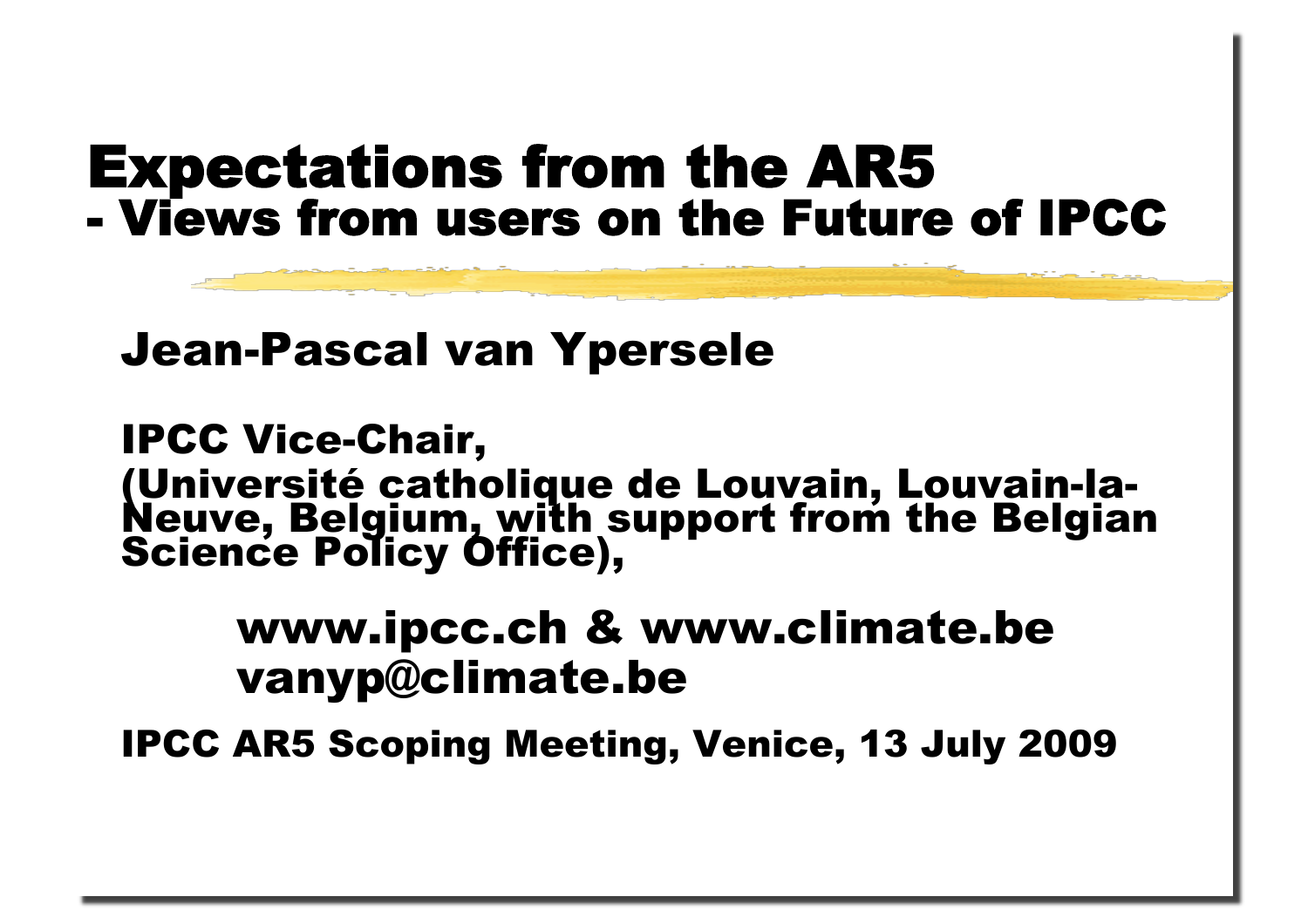# **Background**

■**At the end of 2007, Dr Pachauri submitted a paper on the Future of IPCC, and asked for comments by governments, authors and organisations.** 

- ■**Budapest Plenary (4/2008) discussed these and appointed Task group on Future of IPCC, which divided relevant issues into two categories:** 
	- ●**Suggestions to help the production of AR5 (see IPCC30/ Doc 10), which led to a set of 13 decisions taken in April at Plenary 30 (Antalya) (see SCOP/Doc 4 for the list)**
	- ●**Longer-term issues likely to help the IPCC evolve so that AR6 is even better than AR5 (work in progress)**
- ■**One of the P30 decision related to lessons from TAR and AR4 CCT handling: see survey results in SCOP/ INF-2)**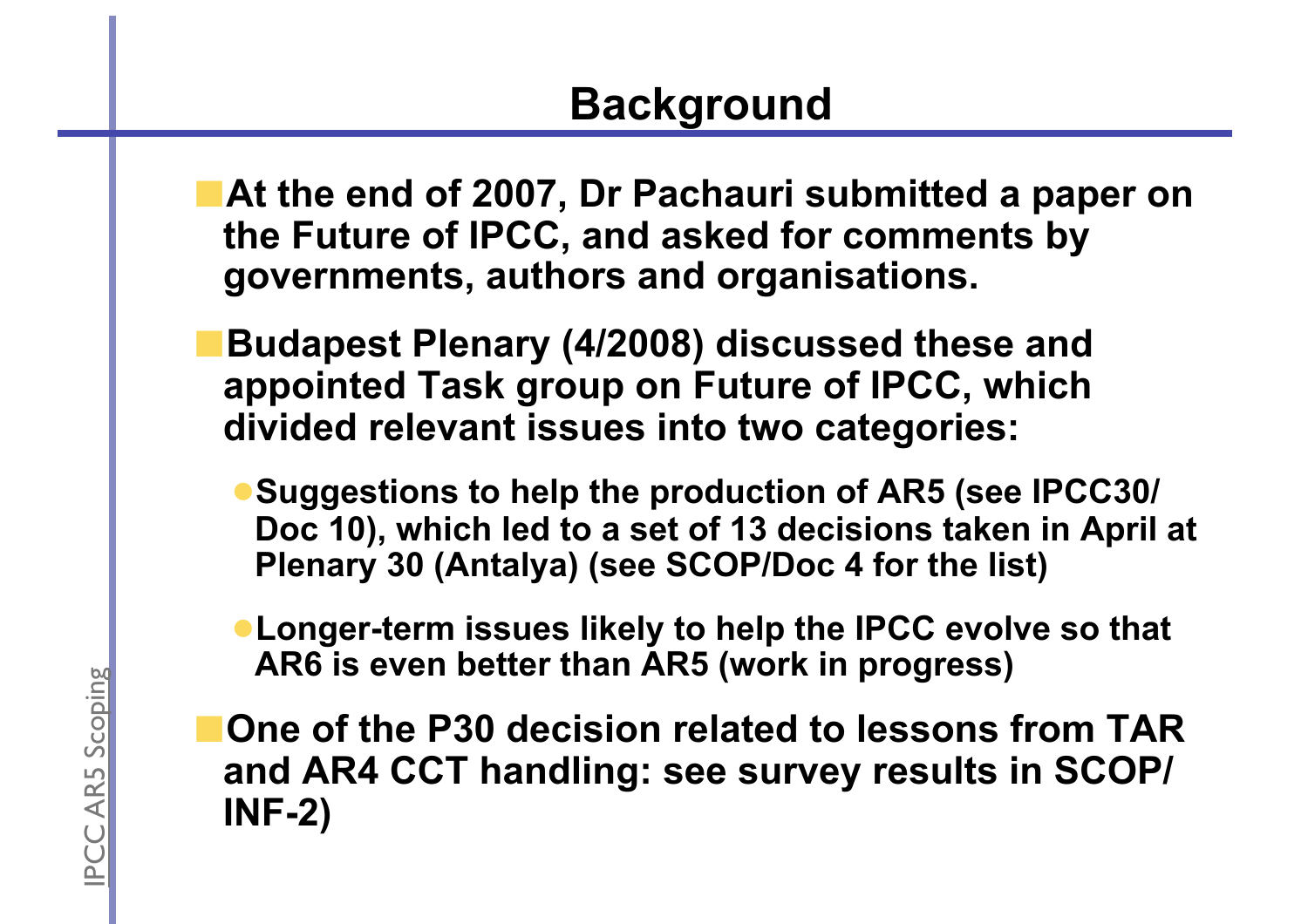# **Phase I: decisions in Antalya (P30)**

### ■**D1: SYR:**

●**Work on SYR and identification of the CCTs start with 1st scoping meeting, expected to provide broad outline for SYR** 

#### ■**D2: Enquiry on past CCTs**

●**Vice-chairs, co-chairs, secretariat and TSU should carry out evaluation of the treatment of cross-cutting topics in TAR+AR4, summarize issues covered well, elements that could be strengthened, identify new cross-cutting issues for AR5: see survey results in SCOP/INF-2 and below)** 

■**D3: Governments submit policy-relevant questions they would like to see addressed in AR5** 

**See summary in SCOP/Doc.3**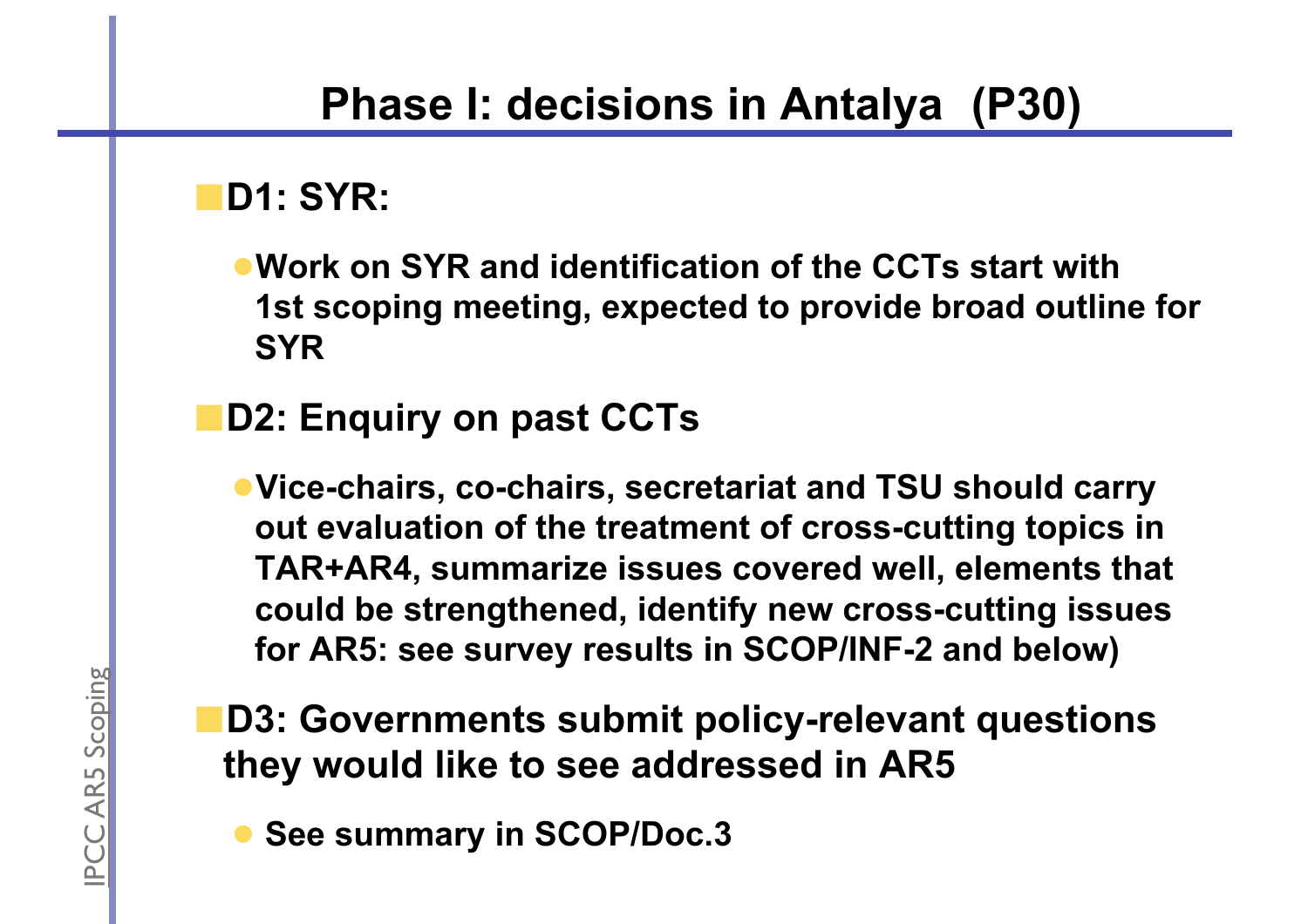- ■**D4: Special Reports: case by case treatment**
- ■**D5: Regional issues** 
	- **much greater attention is required to improve the treatment of regional issues**
	- ●**consider "compromise proposal" (see SCOP/INF.3) and other options**
- ■**D6: Facilitating developing/EIT countries LA free access to litterature**
- ■**D7: Improve involvement of developing/EIT country scientists**

●**vice-chairs to analyse the current shortcomings + make proposals (within 6 months)**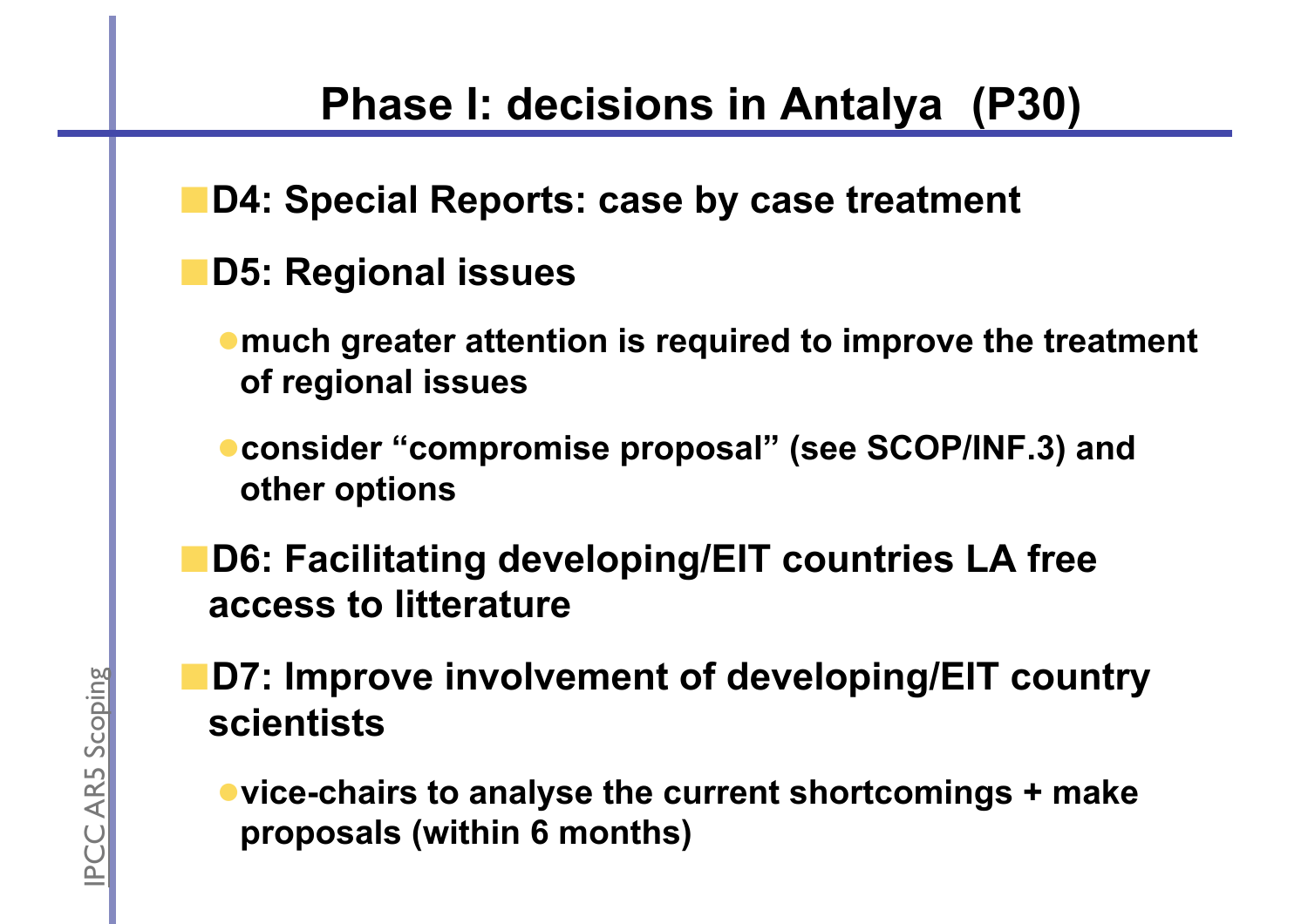## **Phase I: decisions in Antalya (P30)**

- ■**D8: Encourage access to grey and literature in all languages trough expert meetings or workshops**
- ■**D9: FAQs in all future assessments**
- ■**D10: Electronic technologies to enhance accessibility of IPCC products**
- ■**D11: develop searchable version of the AR4 (as TAR)**
- ■**D12: Chairman's vision paper published before Venice**
- ■**D13: Identify main issues to be handled in longer term** 
	- ●**A list of issues to work on and priorities will be proposed end of July for Governments to comment, so that the work itself can be done after Bali plenary**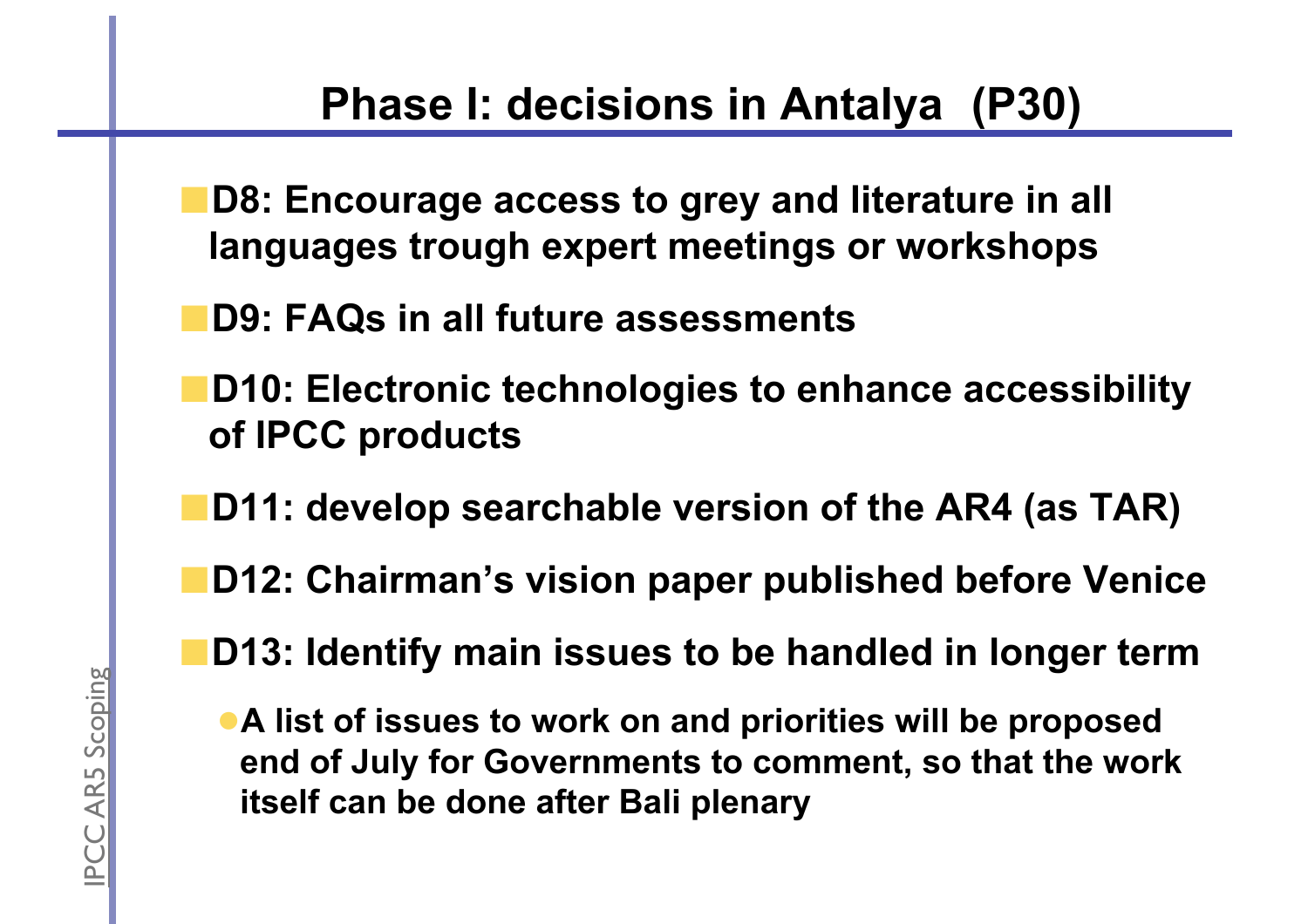# **Follow up of Decision 2: Enquiry on past CCTs**

■**Conducted by the Secretariat in June in consultation with a Vice-chair (see survey results in SCOP/INF-2)** 

■**CCTs in TAR :**  ●**Uncertainties**  ●**Scenarios**  ●**Sinks**  ●**Costing methods Perspective on development, equity and sustainability**  ●**Frameworks for decision making, including cost-benefit analysis**  ●**Integrated assessment**  ●**Biogeochemical/ecological feedback**  Well treated Evaluation from TAR & AR4 bureau members, present E-team, CCTs anchors & coordinators Relatively well treated + further development needed Received little attention as a CCT Treatment was not very efficient Treatment evaluated as mixed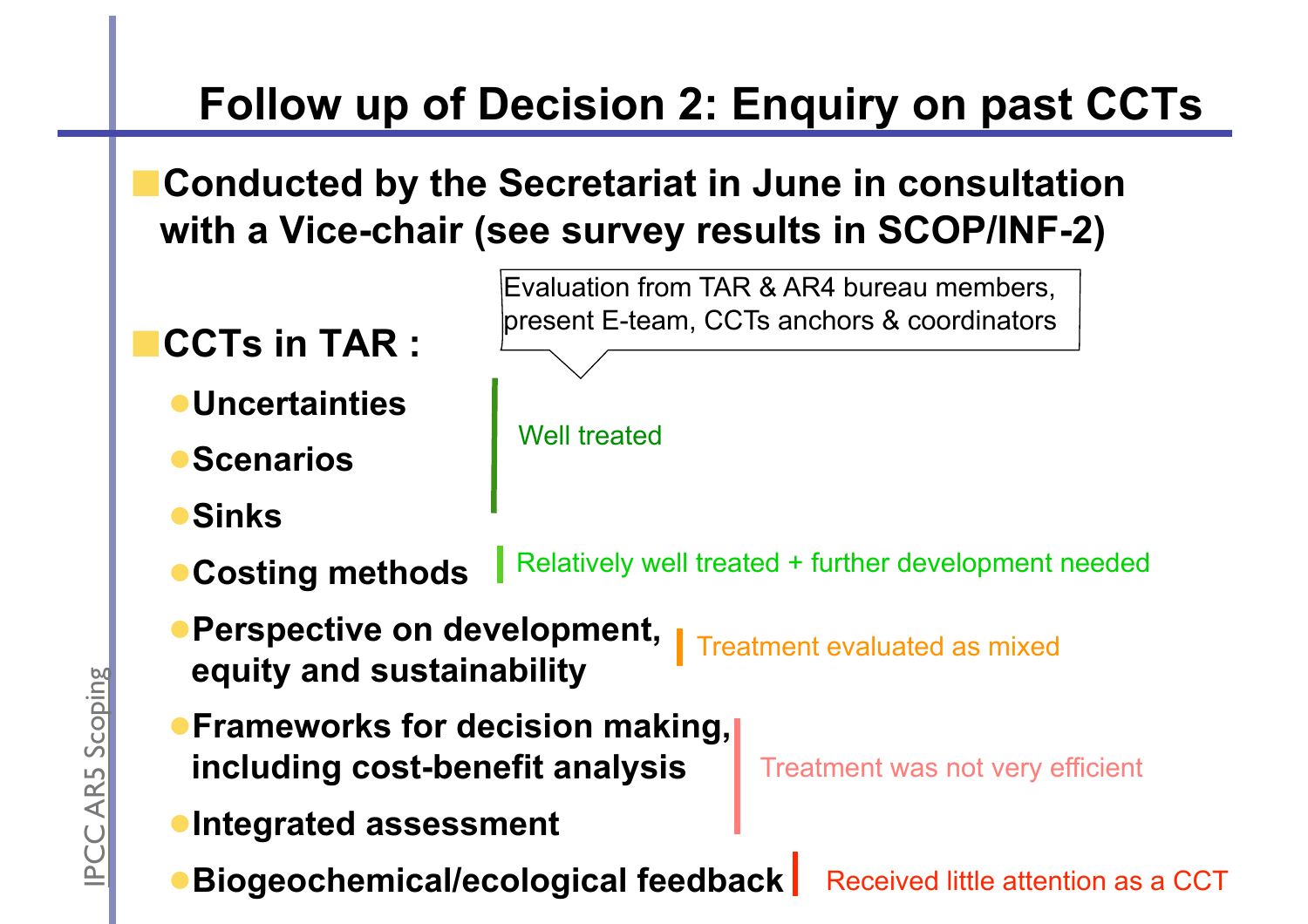# **Enquiry on past CCTs**

Evaluation from TAR & AR4 bureau members, present E-team, CCTs anchors & coordinators

### ■**CCTs in AR4 :**

●**Uncertainty and risk** 

●**Integration of adaptation and mitigation** 

●**Sustainable development** 

●**Water** 

●**Technology** 

Well treated or not : strongly depends on respondent's viewpoint

Treatment evaluated as mixed

- ●**Key vulnerabilities including issues related to Article 2**
- **Regional integration**

Most respondents not satisfied with treatment

Well treated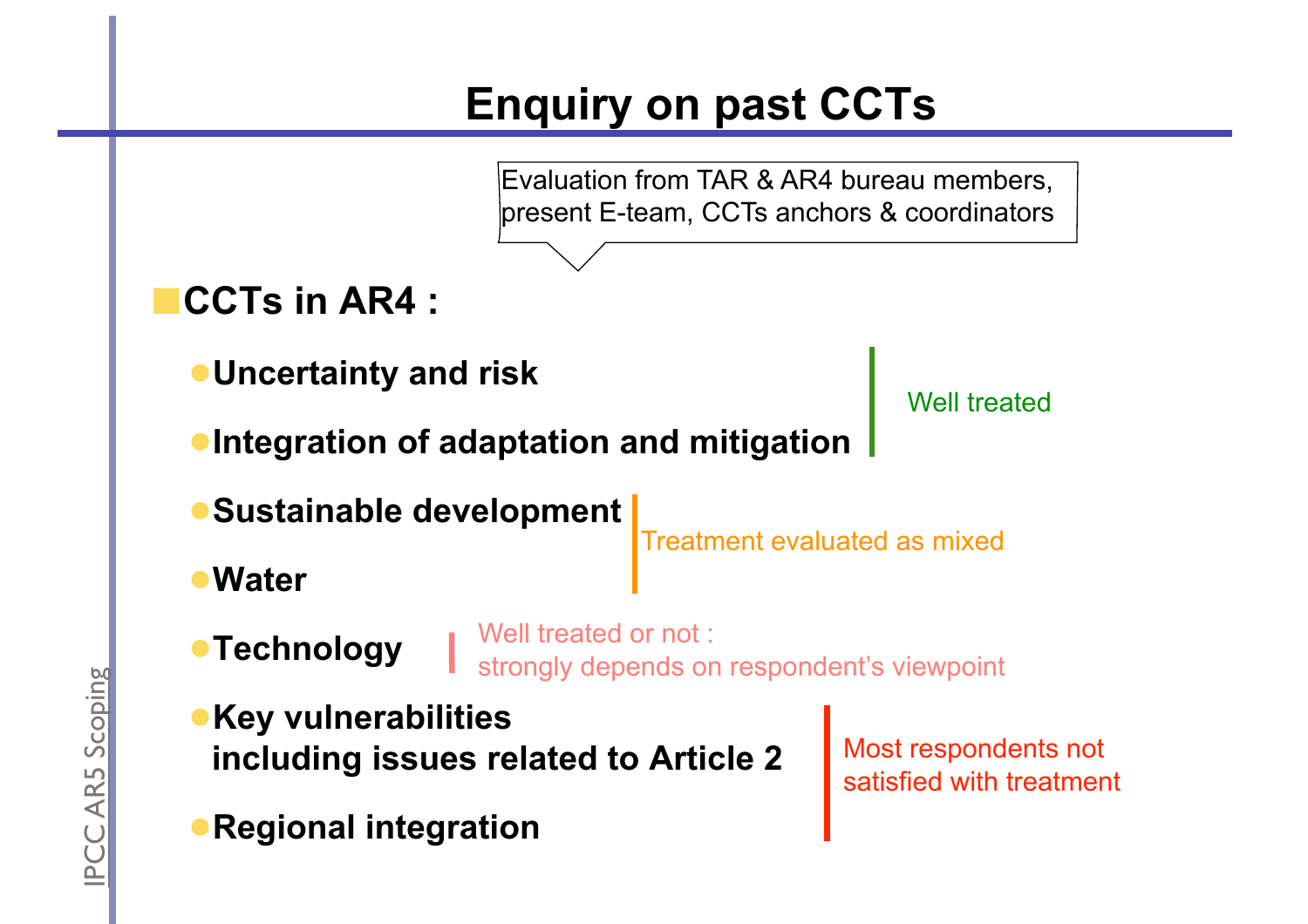### **Past CCTs regarded as still useful for AR5 (see p13 of SCOP/INF.2)**

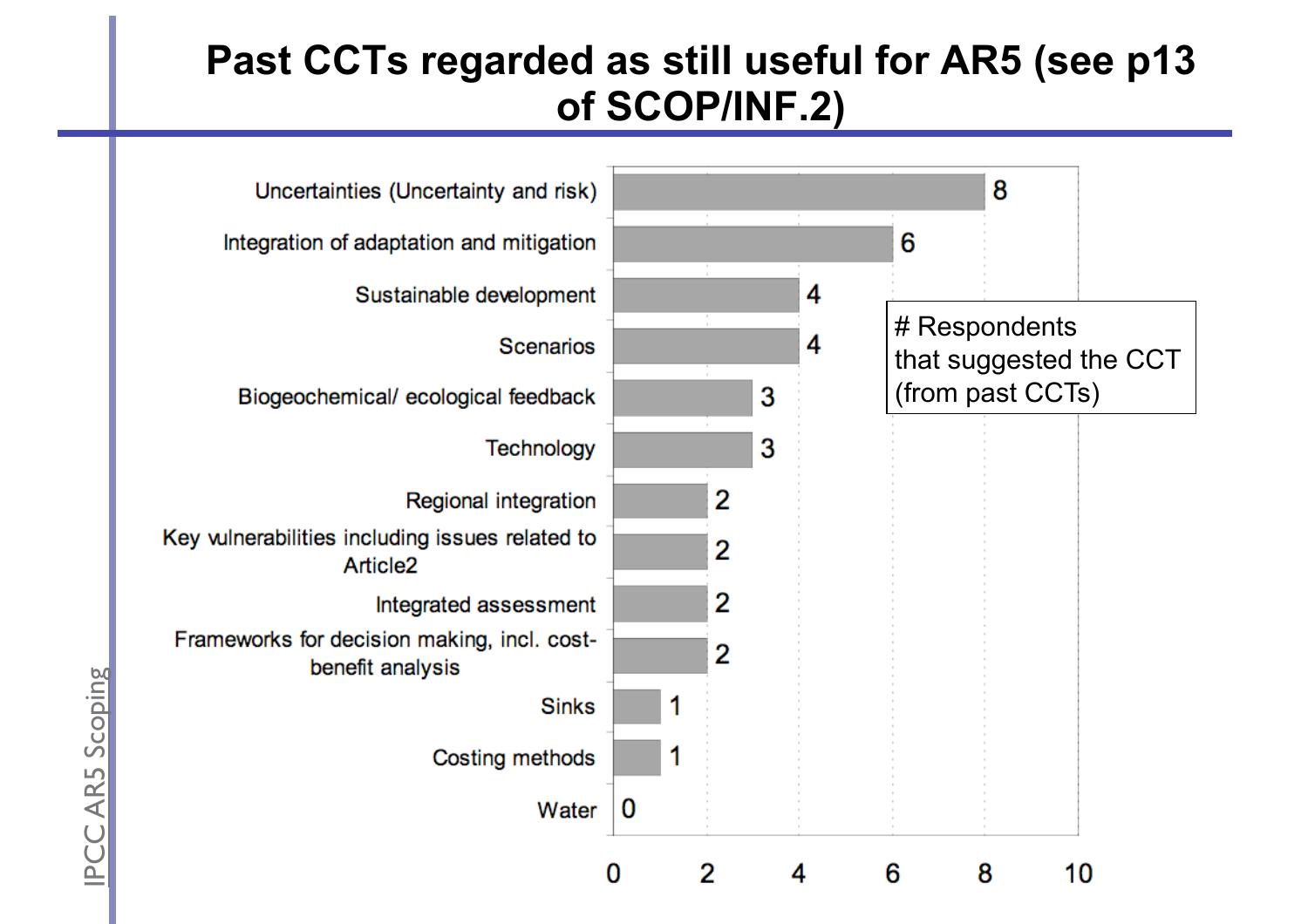# **Proposals for** *new* **CCTs in AR5**

| WG2                | WG1 + Attribution<br><b>Earth system feedbacks</b>                                                                                                                                                                                                                                               |
|--------------------|--------------------------------------------------------------------------------------------------------------------------------------------------------------------------------------------------------------------------------------------------------------------------------------------------|
| <b>AII</b><br>WGs? | - Extreme climate change<br>- Cross-scale or systems interactions<br>- Geo-engineering<br>- Information shorfalls/research needs<br>- Short and long term scenarios<br>- Non-technological/non-climate policies<br>- Social drivers for change, behaviour<br>- Consumption patterns & lifestyles |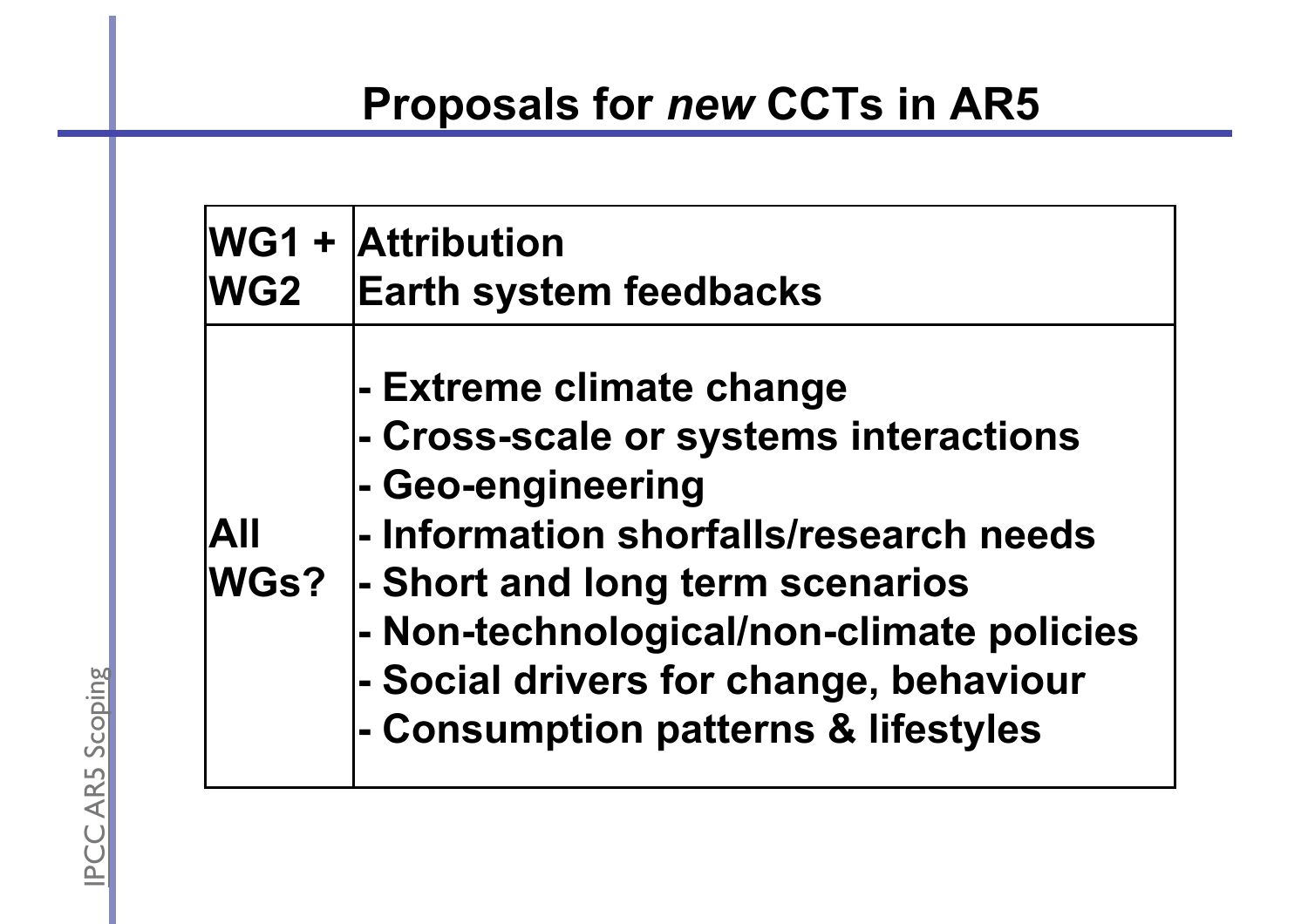## **Proposals for** *new* **CCTs in AR5 (2)**



**AR5 Scoping IPCC AR5 Scoping**